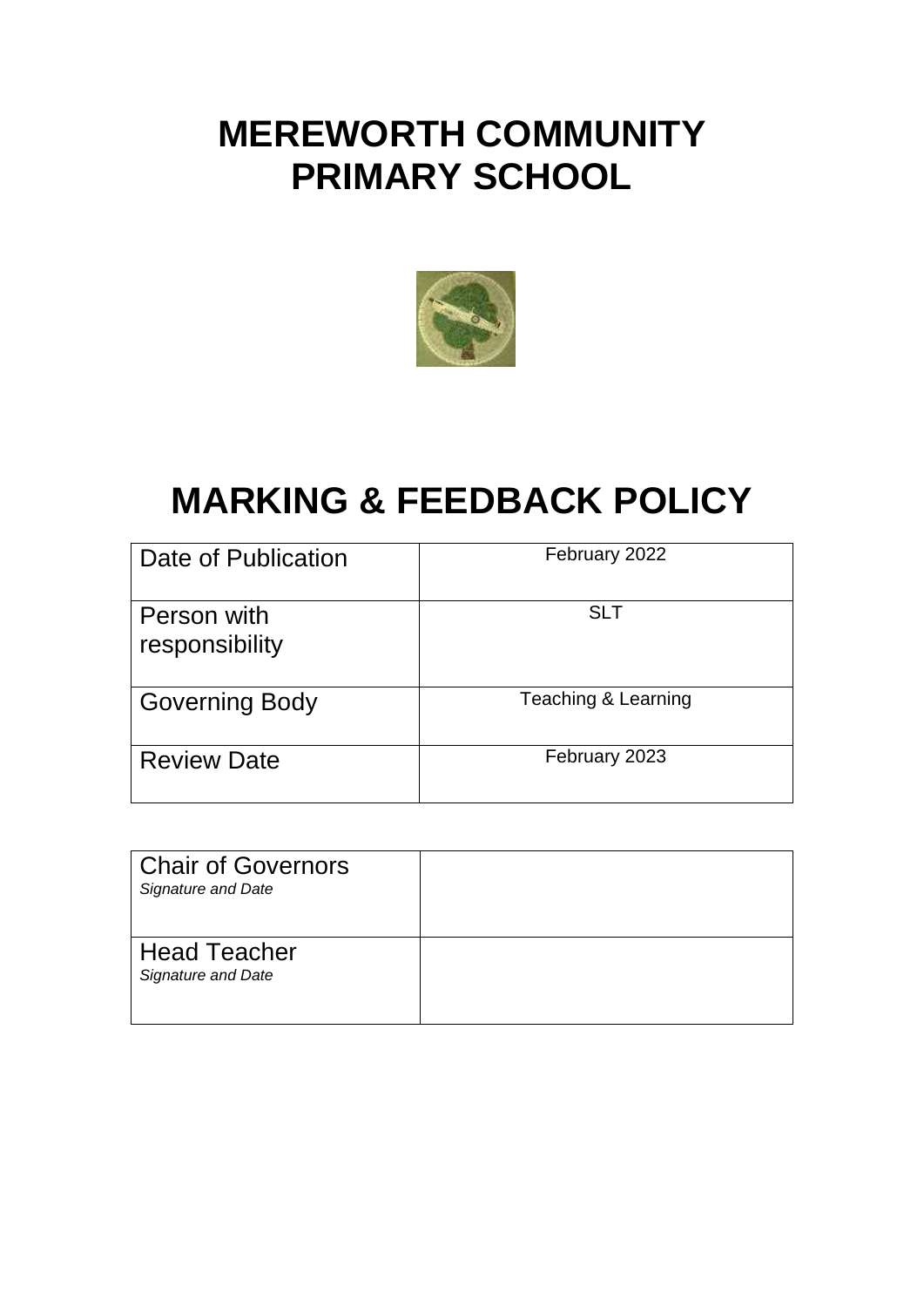# **Mereworth Community Primary School Marking and Feedback Policy - 2022**

This policy is part of the whole school policy for Teaching and Learning. It relates to the ethos of our school and has direct links to curriculum planning and assessment.

### **A Definition of Marking**

Giving feedback to pupils in ways which will improve their learning by helping them understand what they are doing well, and how they can achieve future targets. Our policy is based on the principles that

- Feedback informs all participants in the learning process of the progress made and feeds into the next cycle of planning for teaching and learning.
- Regular marking keeps the teacher informed of individual needs and abilities within the class.

#### **A Whole School Approach**

#### **Who is involved?**

Leadership Team – monitoring, evaluating and training Class Teachers – giving feedback in a variety of forms Pupils – self assessment and marking, peer assessment and marking and improving their own work

Support Staff – marking in line with the Learning Objective, commenting on assistance given Cover Staff – To mark and signature lessons covered

#### **The Purpose of marking and giving feedback**

- To provide feedback about strengths and areas for development in work
- To provide feedback on accuracy and correct errors
- To assist children with reviewing their own work
- To inform planning
- To help with reporting to parents

#### **Effective Feedback and marking**

- Is most effective in the presence of the child
- Effort is acknowledged alongside achievement
- Pupils must be given time to read through marked work, reflect and respond to marking

#### **Marking and feedback should take on the following forms as appropriate to the work:**

- Linked to the Learning Objective/ non negotiables/ personal targets
- Use of tablet, Visualizer and mini plenaries are used to share and model good examples
- Positive comments and guidance for moving learning forward in green bubbles
- Open questions are posed to enable the child to think about next steps and taught skills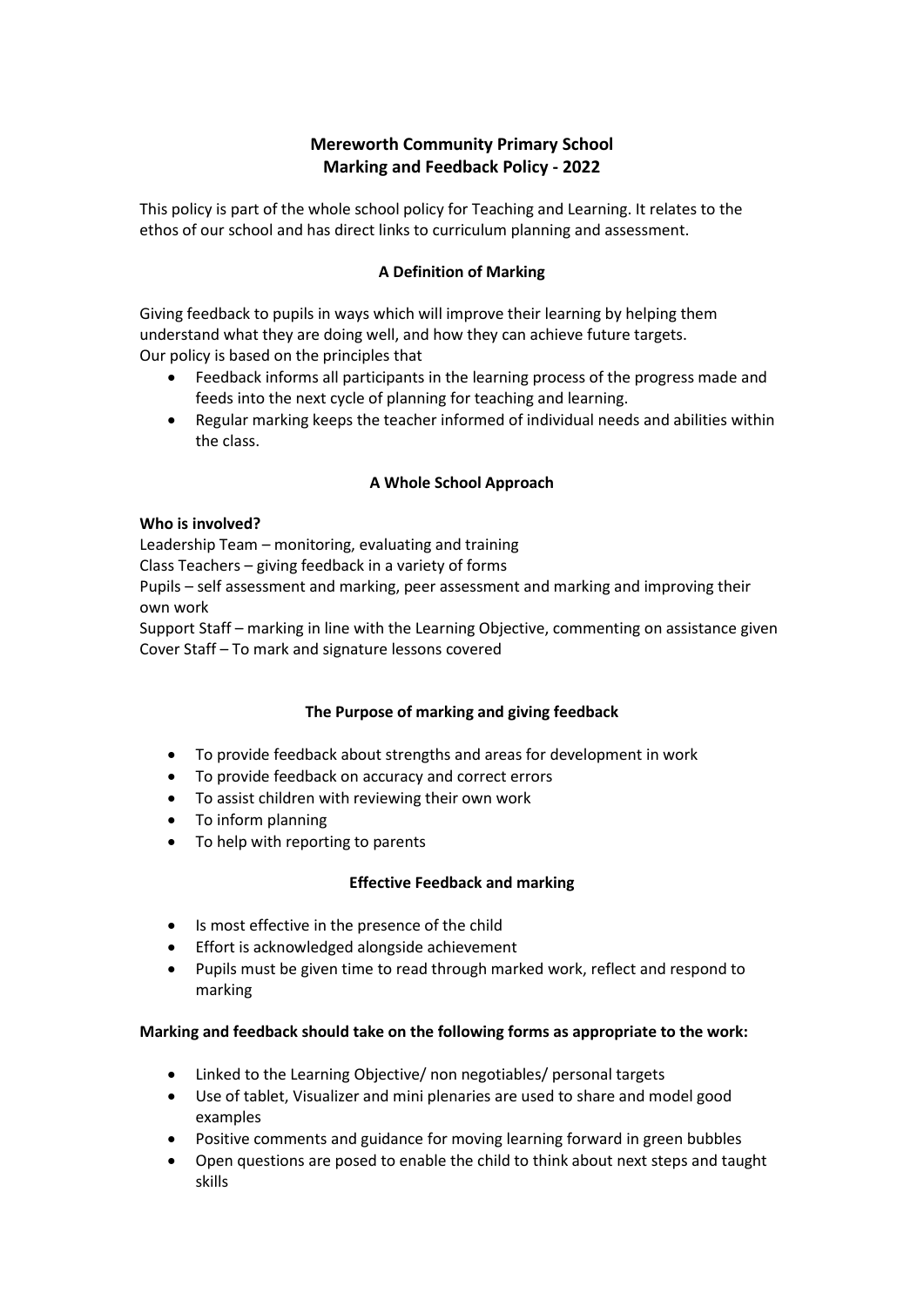- There may be a correct example given by the teacher
- There may be a request to complete corrections
- Includes a range of oral and written feedback, verbal feedback will be noted in books
- Is given as soon as possible after the work is completed by the pupil
- Includes opportunities for self and peer assessment

# **Guidance on peer/ self-assessment**

Peer and self-assessment have a key role in marking and feedback. They empower children to take control of their learning.

In line with Assessment for Learning strategies, within some lessons children should have opportunities to assess their progress (or that of others).

Children will be trained in how to peer and self-assess meaningfully.

Key Stage 1 will complete peer or self-assessment at least once per term. This will be verbal or with the use of symbols.

Year 3 and 4 will complete peer and/or self-assessment at least once per term in foundation subjects and once per week in the English and Maths – this will be either verbally or written. Year 5 and 6 will complete peer and self-assessment each week across different subjects. This could be verbal or written.

Children will act as response partners. This encourages critical reading, careful checking and gives an audience for the work. Children will be guided by the teacher, so they show sensitivity to each other and know what they are looking for, to ensure the experience is positive and constructive.

Responses may also be given in the form of thumbs up or down/ hands up or down.

# **Children self-marking**

Occasionally and where appropriate children should be involved in marking their own closed exercises (where response is either right or wrong).

• Children will mark in their red responding pen (Maths exception where they will use a coloured pencil)

• Teachers should go through answers and processes orally, demonstrating any working out, so pupils understand mistakes.

Children (particularly those in Key Stage 2) are also encouraged to edit and improve the first draft of writing. This may be with teacher assistance until they are more independent with checking spelling errors etc. Children will use their **red responding pen** (with the exception of maths) to do this.

# **Feedback Methods**

The following feedback strategies are used in our school. The choice is dependant upon the type of work being assessed and the age of the children being assessed.

# **Teacher's written feedback**

Teacher's feedback will focus on the objective and relate directly to the teaching points outlined at the start of the lesson. Not all errors will be corrected. Teacher's handwriting needs to be in-line with year group expectations.

 **Universal marking codes will be used.** Displayed in the class and explained to pupils regularly. (see Appendix 1 - marking codes)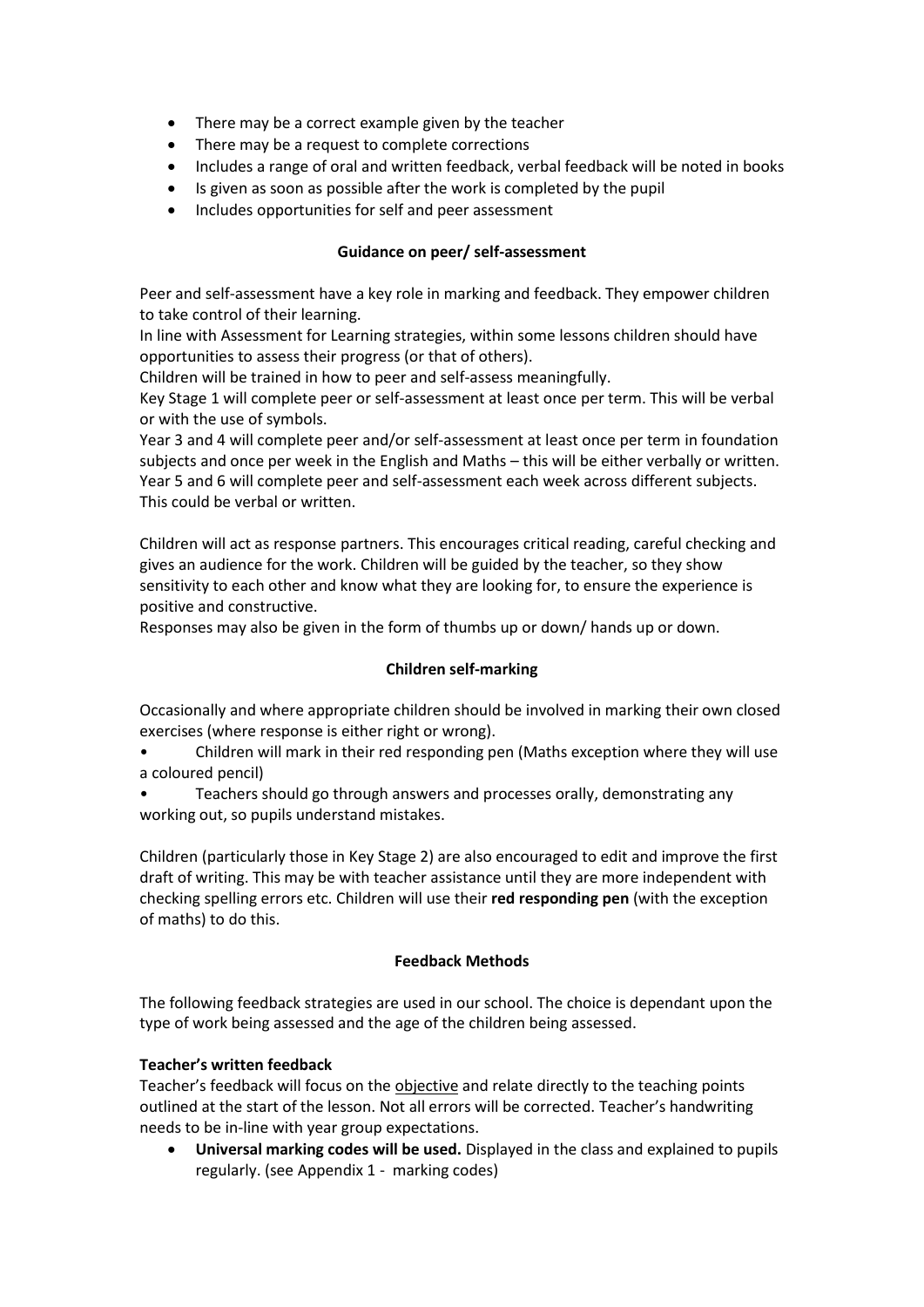- Teachers and TAs will mark in **green pen**, use a **green bubble** and any printed questions will be in a **green box**
- In extended pieces of writing, teachers may comment against the child's personal targets and achievements.
- In writing, checklists for children / teachers to mark against will sometimes be used, usually at the end of a unit of work or when there is evidence of a final piece of writing in a specific genre.
- Success Criteria is shared in some lessons when appropriate (on board / PowerPoint etc.)
- Relevant elements of detailed marking will be introduced in Reception class ready for KS1, although it is expected that children will be given more oral feedback at this stage. A verbal feedback stamp may be used.
- HLTA Teachers will mark and initial all work (Cover KR5 will initial the work but not mark).

# **Marking for Improvement (MFI)**

The expectation of 'Marking for improvement' comments which are linked to '**Blooms Taxonomy questioning'** will be:

| <b>Subject</b>    | Lessons per                                                          | <b>Number of Blooms Question marking per</b> |
|-------------------|----------------------------------------------------------------------|----------------------------------------------|
|                   | week recorded                                                        | week.                                        |
| <b>English</b>    | 5                                                                    | 2/5                                          |
| <b>Maths</b>      | 5                                                                    | 2/5                                          |
| Reading (Y3-6)    | 3                                                                    | 1/3                                          |
| <b>Science</b>    | 1                                                                    | A minimum of two per term.                   |
| History/Geography |                                                                      |                                              |
| <b>RE</b>         | Dependent on the topic being covered and evaluation process          |                                              |
| <b>PSHCE</b>      | for that unit.                                                       |                                              |
| <b>ART/DT</b>     | Note-A Date and LO will be evident in the child's book for each      |                                              |
| <b>FRENCH</b>     | lesson and if it is a discussion lesson the term 'Discussion Lesson' |                                              |
|                   | will be evident in the book. There <b>may</b> also be photographs    |                                              |
|                   | included.                                                            |                                              |
|                   |                                                                      |                                              |

Improvement and development comments should help pupils understand how to improve their work, assess their learning or apply a taught skill to a new context.

- Ask a question "Why did..." "How could..."
- Get the child to rewrite a sentence to improve.
- Give advice "Go back and add… / go back and identify…"
- Rework this calculation… / Explain why…

#### **Response Time for pupils on Teacher Feedback**

When work has been marked for improvement and returned to pupils, time must be given at the next appropriate lesson or as morning work to enable them to read and reflect on the teacher's comments. Children then respond to the improvement comments, make corrections, ask for clarification verbally, or work with the teacher's guidance. Pupils need to be taught to value teacher comments and feedback response time as an essential part of learning.